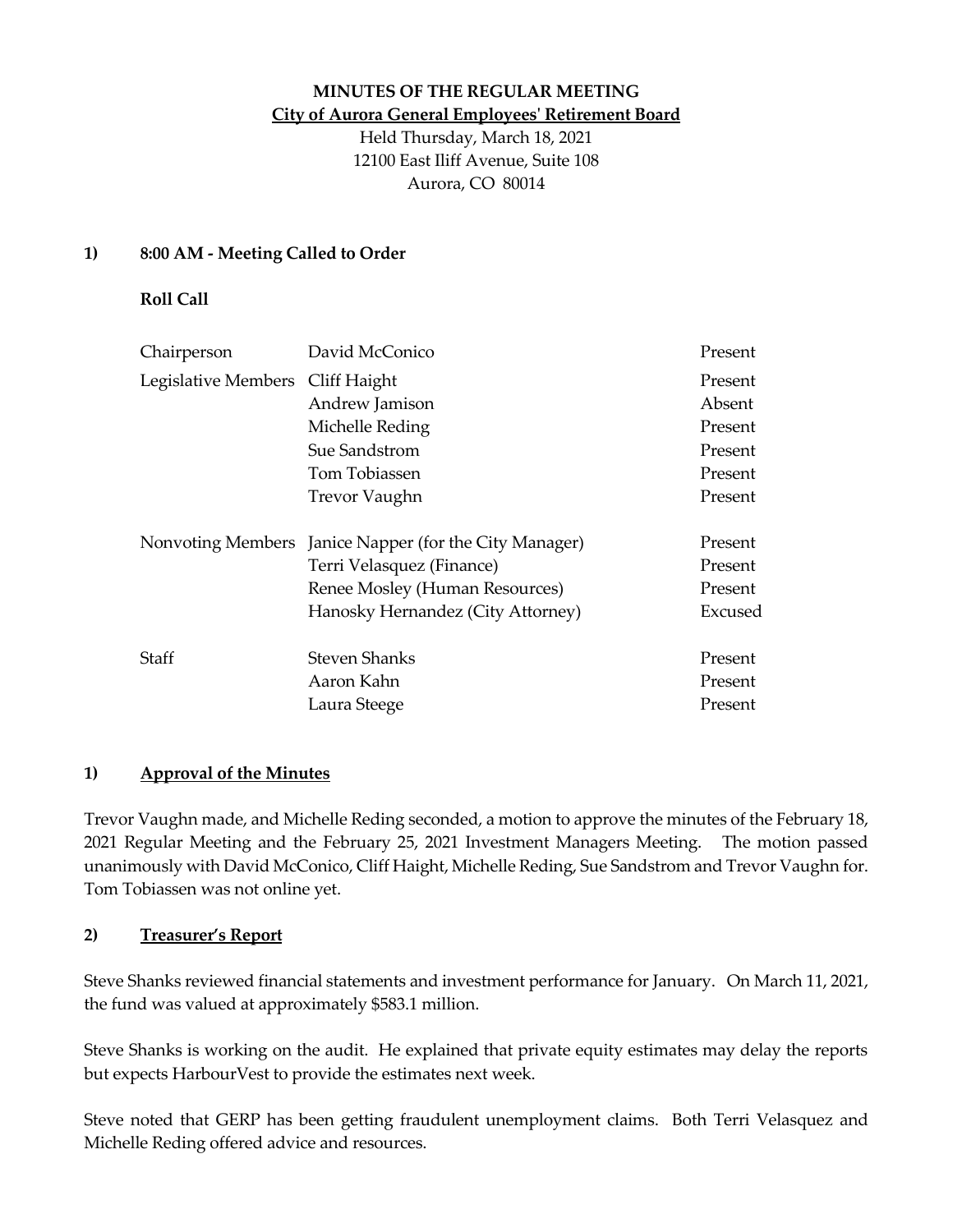**Minutes of the Regular Meeting Held Thursday, March 18, 2021 Page 2**

### **4) Review of Lump Sum Distributions for February**

Nineteen participants took lump sum distributions totaling \$110,314.35.

## **5) Approval of Retirement Benefits**

Aaron Kahn presented the retirement calculations. Sue Sandstrom made, and Tom Tobiassen seconded, a motion to approve retirement benefits for **Pamela K. Benskin, David E. Pershing, and Dawn L. Trusty.**  The motion passed unanimously with David McConico, Cliff Haight, Michelle Reding, Sue Sandstrom, Tom Tobiassen, and Trevor Vaughn for.

#### **Public Comments**

There were no public comments.

#### **6) Old Business**

There was no old business.

### **7) New Business**

# **A) Review Private Equity Fund-of-Funds Client Profile**

Steve Shanks reviewed Callan's draft of the GERP Client Profile for the private equity manager search. The client profile provides information about GERP and provides an explanation that GERP is seeking to complement our current private equity allocation with another provider with a \$15 million investment. Board members had no suggestions for edits.

# **B) Review Private Equity Fund-of-Funds Candidate Evaluation Criteria**

Steve Shanks reviewed Callan's draft of the Private Equity Fund-of-Funds Candidate Evaluation Criteria. The search criteria include requirements of experience, asset base, client base, strategies, performance, and fees. Board members had no suggestions for edits and were satisfied with the criteria as presented.

#### **8) Report on Travel**

There was no report on travel.

#### **9) Staff Report**

Laura Steege is recovering from knee surgery and will have a limited schedule starting next week.